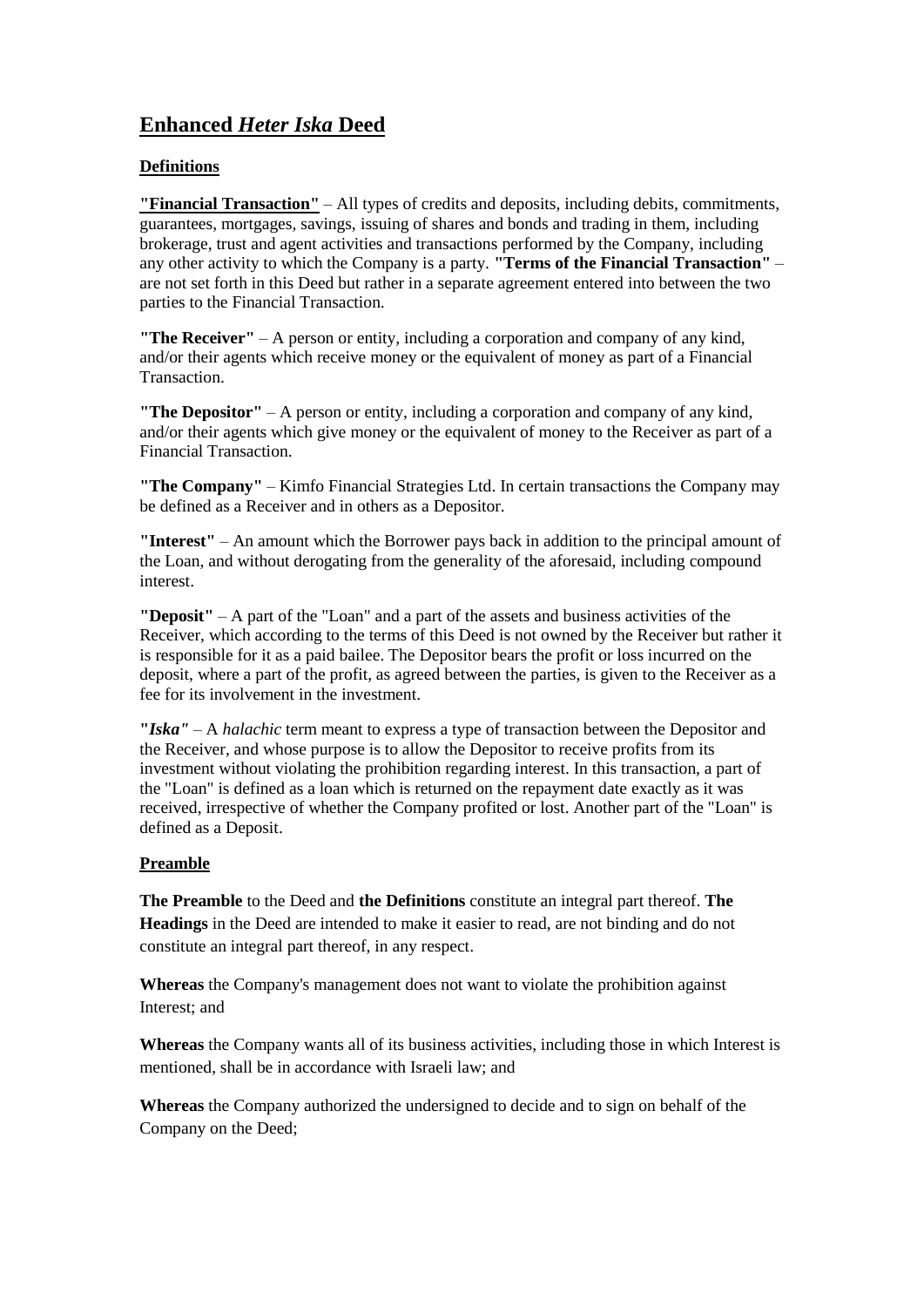**Therefore**, the undersigned hereby declares and undertakes on behalf of the Company, including all of its branches, as follows:

### 1. **Defining the Loan as an** *Iska* **and a Deposit**

- a. Any Financial Transaction which contains a hint of interest of any prohibited type, and even if the term interest or compound interest is mentioned therein, shall be held by the Receiver under the *Iska* designation, as defined in the Preamble of the Deed. In addition, it is agreed that the portion of the Receiver shall be half of the profit, and if there will be a loss, the Receiver shall bear 30% of it and the Depositor shall bear 70%. In cases where it is reasonable to assume that the amount that the Receiver will have to pay in accordance with this distribution will be less than the terms of the Loan, the entire Loan will be held by the Receiver as a Deposit, where the portion of the Depositor in the profit is 90% and the portion of the Receiver is 10%.
- b. The Receiver will use the amount of the Financial Transaction funds towards all of its good business activities and assets, which are permissible and of the finest quality, whether in its existing business activities or its future business activities and assets.
- c. In any event, including an instance where the Financial Transaction funds are not taken for the purpose of investment and trade, the Receiver grants to the Depositor a portion of all of its good business activities, which are permissible and of the finest quality, whether those existing or those purchased henceforth, by appraisers whose identity will be determined by the Company. Therefore any profit generated for the Receiver from the above assets and business activities, whether those existing or those that will exist until the return of the funds, shall be deemed as profit from the *Iska* and/or the Deposit. All of the purchases and acquisitions made from the Financial Transactions funds shall be made for the benefit of the Depositor in the most effective manner in accordance with Jewish *halacha.*

## 2. **The Default Option– The Agreed Upon Terms of the Loan**

- a. In order to fulfill the obligations of the Receiver set forth above (Section 1.a.), the Receiver may pay to the Depositor the amount agreed upon between them as part of the terms of the Financial Transaction, and without derogating from the generality of that set forth, including a proportional rate of the Financial Transaction, including various linkage differentials, subsidies and one-time bonuses.
- b. If the Receiver pays the above amounts to the Depositor, it will be exempt from the proof and oath requirement as set forth below (Section 3) and the balance of the profit will belong to the Receiver alone.

## 3. **The Required Evidence**

a. The Receiver must prove that it acted and conducted itself honestly with the Financial Transaction funds, in accordance with the terms of this Deed, and will not be reliable regarding that except by a strict oath in accordance with Jewish law. Likewise, it will not be reliable regarding the profit or absence of profit, except by a strict oath in accordance with Jewish law , and regarding a loss of principal it will not be reliable except with two fit and reliable witnesses in accordance with Jewish law.